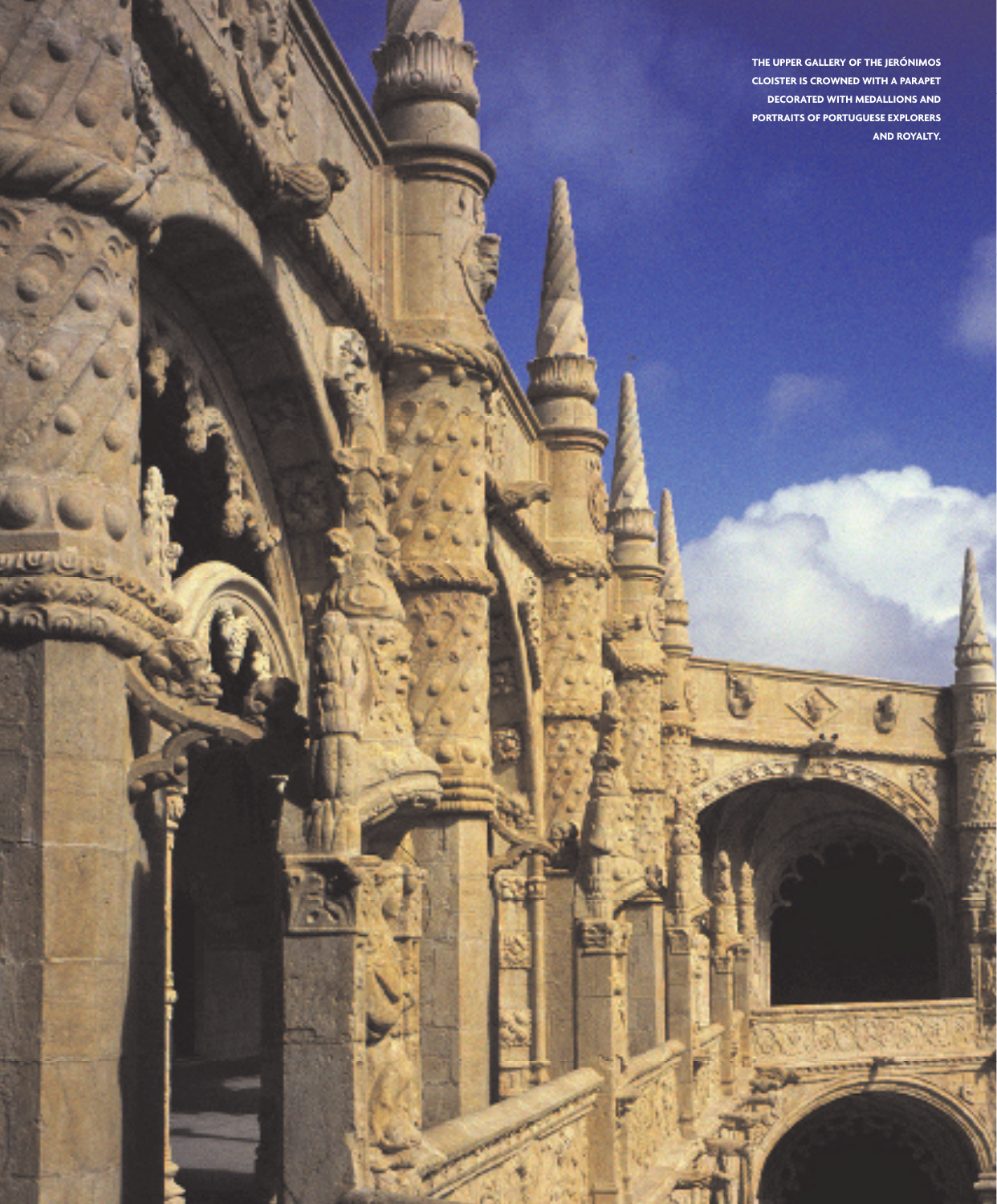*…if thou seek for Merchandize Produc't by the Auriferous Levant; Cloves, Cinnamon, and other burning Spyce; Or any good or salutiferous Plant; Or, if thou seek bright Stones of endless price, The flaming Ruby, and hard Adamant: Hence thou may'st All in such abundance beare, That thou may'st bound thy wish and Voyage Here.*

—Luis de Camões, *Os Lusíadas (1572)*, Canto II, Stanza 4

**C**<br>Built on ommissioned by King Manuel I in celebration of Vasco da Gama's 1498 discovery of a lucrative sea route to India, Lisbon's Jerónimos Monastery is the crowning achievement of Manueline architecture. Built on the site of the Santa Maria hermitage, founded by Prince Henry the Navigator in 1460, the monastery overlooks the Tagus River, where it empties into the treacherous waters of the North Atlantic. The monastery's buildings are replete with seafaring and oriental motifs—seahorses, elephants, ropes, shells, and armillary spheres—all exquisitely wrought in stone and

affirming of Portugal's place as foremost maritime power of the sixteenth century.

Ground for the monastery complex was broken in 1502; the whole of its magnificent cloister and Church of Santa Maria de Belém were completed by the mid-sixteenth century. In 1567, a large, spring-fed lake was installed in the cloister courtyard.

*King Manuel of Portugal…did not spare any expense to turn [the Monastery] into the most beautiful and magnificent holy place, as ancient kings had built their pyramids.*

—Dom Philippe de Caverel, 1592

## **Chronicle in Stone**  Built as a monument to Portugal's maritime prowess,

a manueline masterpiece shines After a four-year restoration

*When Vasco da Gama departed for the conquest of the route to India, King Manuel went to accompany him to Belém. Before embarking, Gama, kneeling in the modest chapel built there by Prince Henry the Navigator, son of King John I, asked the Virgin Mary to protect him on his perilous voyage. He then proceeded to the fleet, accompanied by calm monks, whose pious chants rose to heaven, and a grieving crowd, because the departure appeared to almost all to be one without return. Manuel, who had carefully prepared this long expedition, was very moved by the occasion. Before taking his leave of the courageous navigator, he vowed to build the most magnificent and beautiful monastery and basilica ever built in Portugal, dedicated to the glory of Our Lady of the Heavens on the very spot occupied by the chapel and the monks abode built by Prince Henry. Gama returned after two years of dangerous travail, and work immediately started on the church and monastery according to a plan full of the wealth and grandness dignified by such a cause and a mission.*

Two superimposed suites of vaulted galleries, each 55 meters in length, compose the cloister, which is built on a square plan with chamfered corners. The cloister is crowned by a parapet decorated with medallions, portraits of explorers and Portuguese royalty, and other ornaments in bas-relief.

A bearded statue of Prince Henry stands at the south portal of the church. Dom Manuel and his wife Doña Maria preside over the west portal in the company of the four evangelists. Within the sanctuary are the tombs of Portuguese kings and queens—four of which are of marble and jasper, supported by carved pairs of stone elephants—along with those of two of the country's greatest heroes, Vasco da Gama and Luis de Camões, who extolled da Gama's discoveries nearly a century later in his epic poem *Os Lusíadas* (The Luciad).

Since its construction five centuries ago, time had taken its toll on the monastery, which was severely damaged by an earthquake in 1755. This damage was compounded by the corrosive effects of routine weathering and airborne pollutants, as well as disfiguring biological growth. Over the past two centuries,

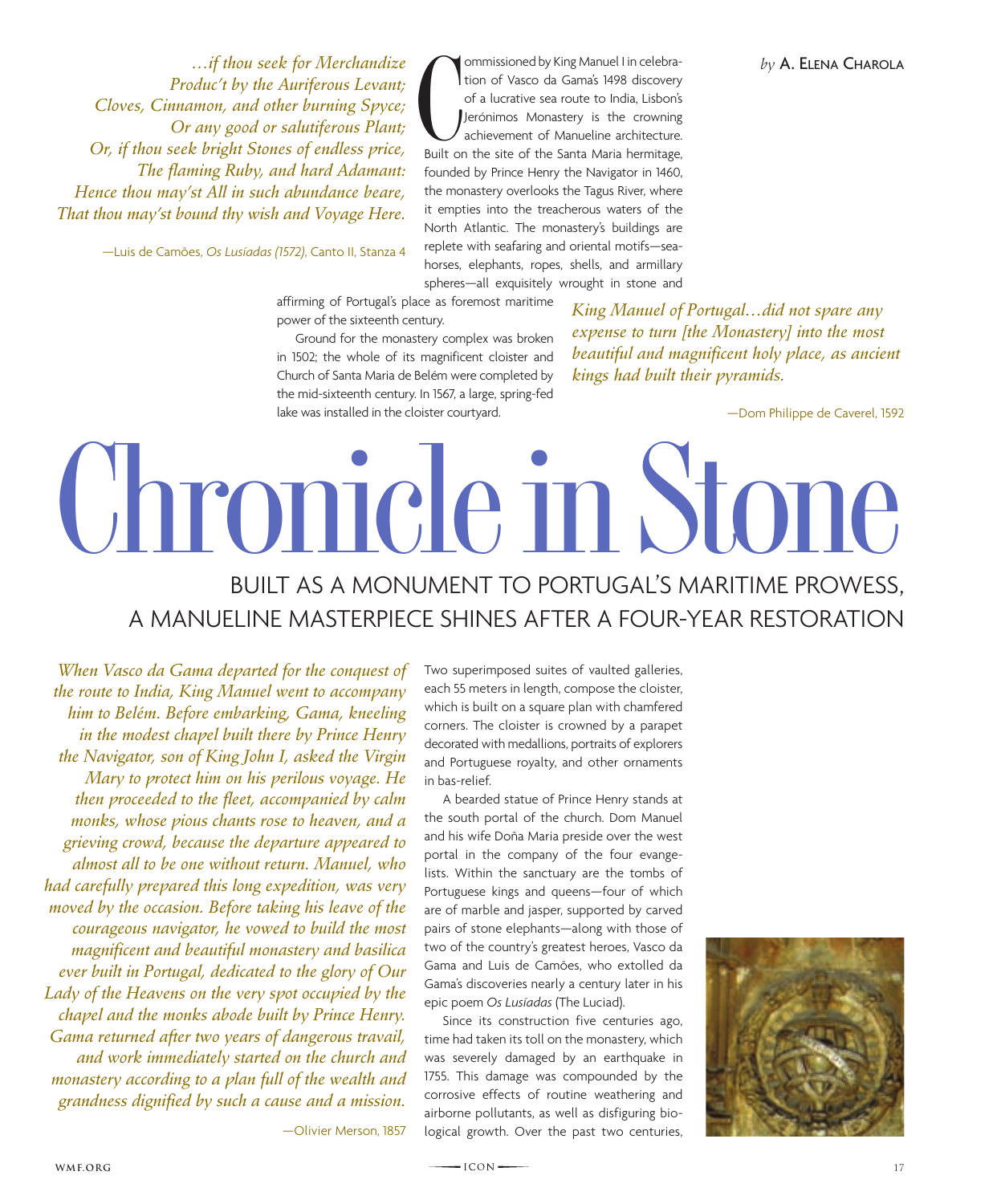













**Statues representing saints, allegorical figures, and even king Manuel himself, above, were placed in Niches in the Cloister's upper gallery. A mobile crane, below, was used to survey the condition of the cloister's 56 vaults. Facing page, Medallions depicting exotic plants and ships are among the bas-reliefs adorning the Jerónimos Monastery and cloister.**



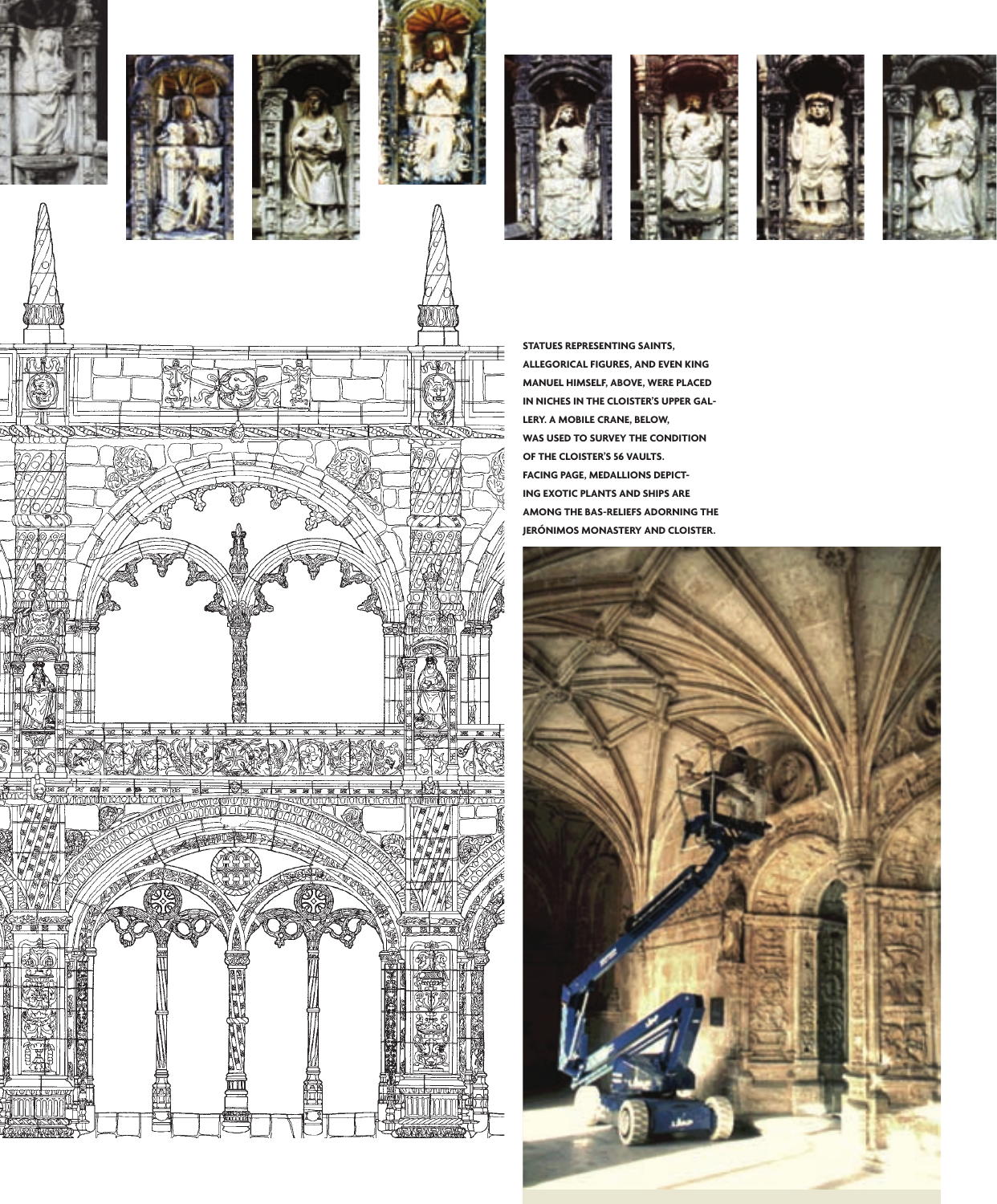*The cloister is of medium size with a good vaulted roof, carved and enriched with beautiful paintings, having a low gallery at floor level and an identical one above. Thus the gallery with the freshness that the fountain provides, built in the center of the square, outshines the other beauties. Pure water is led there by channels, which project from diverse points of a globe, from with it falls in showers into square pools and refreshes fish, which wander from one side to the other, playing in the sun's rays or looking for shelter and amusing themselves.*

—Dom Philippe de Caverel, 1592

the monastery had undergone a number of restorations—many of them inappropriate—in piecemeal fashion.

In 1998 WMF Portugal, in partnership with WMF headquarters and the Portuguese Institute for Preservation of Architectural Patrimony, embarked on a four-year campaign to restore the cloister to its original glory. The monumental task included sealing the terraces against water infiltration, repointing destabilized masonry, cleaning and consolidating the fragile and deteriorating bas-relief, and applying a protective coating to the whole of the exterior.

The total stone surface in the cloister is about 210,000 square meters, held together by some 20,900 meters of mortar joints. A

number of the stone blocks that make up the cloister balustrade had to be realigned. Deteriorated mortar was removed, joints were cleaned, new bedding mortar was injected, and the joints were repointed. Once the

structure was stabilized, work began on the ornately carved stone surface.

The cleaning operation was probably the most complex aspect of the restoration. Numerous problems had to be addressed, such as removing biological growth and black crusts caused by airborne pollutants while preserving original pigmentation and minimizing any further damage to fragile and flaking surfaces.

*Even if the earthquake had not left any other ruins and all the chronicles were lost, this building would talk; the seafaring spirit of Portugal lives in every stone.*

—Edger Quinet, 1844

Severe discoloration of the Lioz limestone, from which the monastery was built, was already noted in the nineteenth century. However, until recently, its causes were not entirely known. Before any cleaning and consolidation could be carried out, conservators undertook an analysis of the building's patina to assess damage and to determine the best possible cleaning methods.

From the beginning of the project, one of the key questions was

*The material from which the building is made is beautiful white limestone…which possesses the two excellent properties of being easily chiselled, and of hardening upon contact with the air. However, the passage of time does darken it, and make it yellow like old ivory.*

—Prince Lichnowsky, 1842

whether traces of orange color found both on the exterior and interior surfaces of the galleries were remnants of an intentionally applied coloration or simply the result of natural weathering.

As it turned out, the pigment was embedded in a thin layer of wax/oil/fat that had been applied over a lime wash sometime in the late-sixteenth or early-seventeenth century. Therefore, it was important to preserve as much of this color as possible during the cleaning process.



In addition to dark crusts formed by airborne pollutants, the cloister was further disfigured by an extensive

biological colonization. This included both a surface colonization of algae, lichens, mosses, and even grass, as well as algae growing just beneath the stone surface, which imparted a grey pallor, a result of the dark melanin produced by these organisms. Removing the algae was no easy task, as the only effective treatment presented yet another conservation issue; the biocide left a faint yellowish color.

*The aforementioned cloister…has rather deteriorated even though the earthquake saved the monastery.…the poetry has disappeared entirely, and a stigma of degradation is daily imprinted on those porticos.*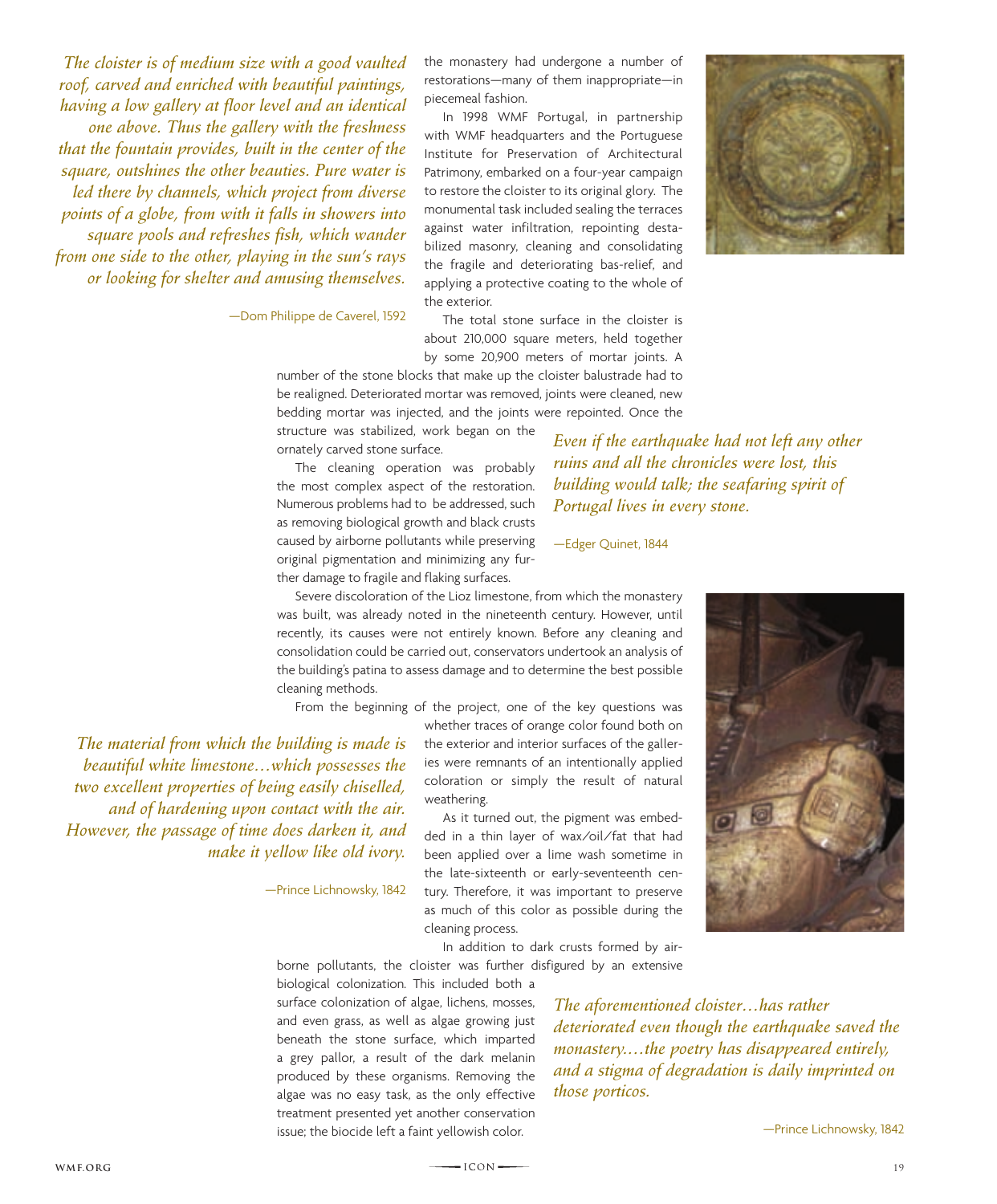





**top, and the way it looked before restorati on, above. A view, right, through one of Jerónimos' exquisite**